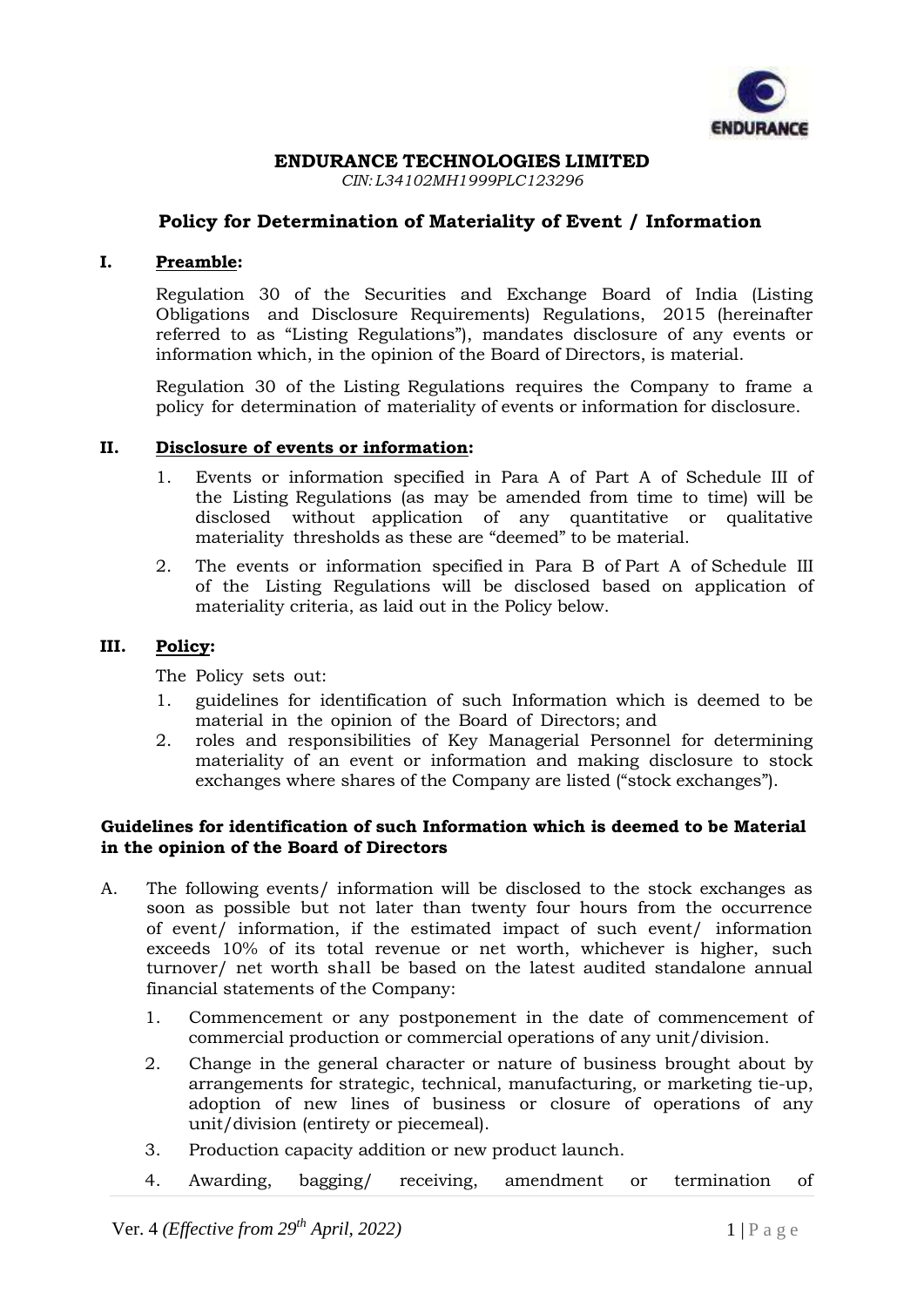

awarded/bagged orders/contracts not in the normal course of business.

- 5. Agreements (viz. loan agreement(s) (as a borrower) or any other agreement(s) which are binding and not in normal course of business) and revision(s) or amendment(s) or termination(s) thereof.
- 6. Disruption/ suspension of operations of any one or more units or division of the listed entity due to natural calamity (earthquake, flood, fire etc.), force majeure or events such as strikes, lockouts etc.
- 7. Effect(s) of change in the regulatory framework applicable to the Company.
- 8. Litigation(s) / dispute(s) / regulatory action(s) with impact.
- 9. Fraud/defaults etc. by directors (other than key managerial personnel) or employees.
- 10. Options to purchase securities including any ESOP/ESPS Scheme.
- 11. Giving of guarantee(s) or indemnity or becoming a surety for any third party.
- 12. Granting, withdrawal, surrender, cancellation or suspension of key licenses or regulatory approvals.
- 13. Any other information/event viz. major development that is likely to affect business, e.g. emergence of new technologies, expiry of patents, any change of accounting policy that may have a significant impact on the accounts, etc. and brief details thereof and any other information which is exclusively known to the Company which may be necessary to enable the holders of securities of the Company to appraise its position and to avoid the establishment of a false market in such securities.
- 14. Such other disclosures of event/information as specified by the Board of Directors from time to time.

However, in case of any of the above-mentioned disclosure(s) is made after twenty four hours of the occurrence of the event/ information, the Company will provide an explanation, along with such disclosures, for the delay.

- B. In the event the materiality threshold indicated above cannot be applied to a particular event and/or information, the Company shall assess the materiality based on following criteria:
	- (a) the omission of disclosure of a particular event or information is likely to result in discontinuity or alteration of event or information already available publicly; or
	- (b) the omission of disclosure of a particular event or information is likely to result in significant market reaction, if the said omission came to light at a later date.
- C. Only such impact which is direct, reasonably quantifiable & perceivable and not remote, shall be considered.
- D. In addition to the quantitative criteria set forth in (A) above, the Authorised Persons *(defined below)* may apply qualitative criteria for assessment of an event/ information to be material where the quantitative criteria cannot be reasonably ascertained or applied.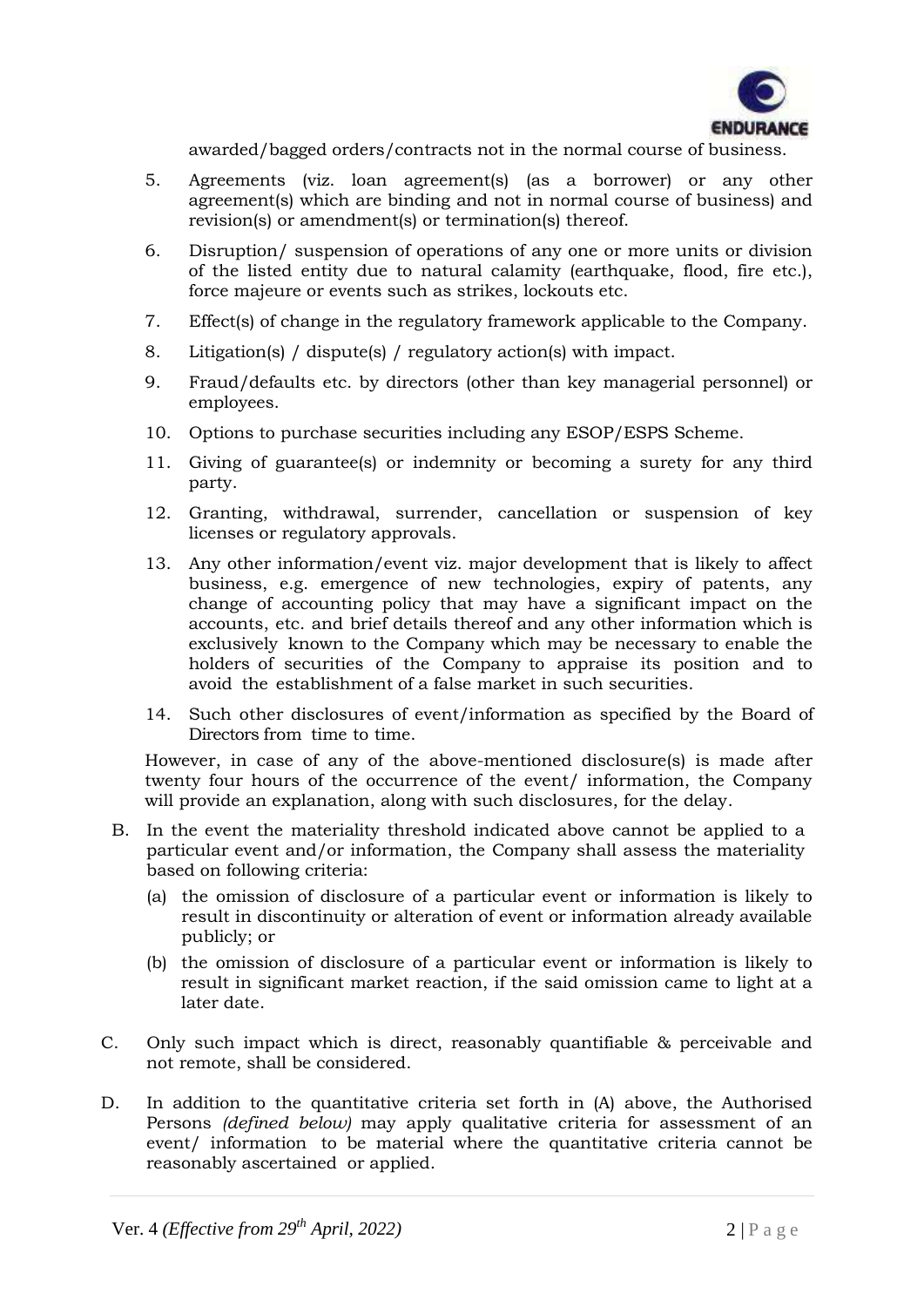

# **Roles and responsibilities of Key Managerial Personnel for determining materiality of an event or information and making disclosure to stock exchanges.**

- A. In terms of Regulation 30(5), the Board of Directors have authorised the Key Managerial Personnel of the Company i.e. the Managing Director, the Director and Group Chief Financial Officer, the Director and Chief Operating Officer and the Company Secretary and Executive Vice President – Legal as the "Authorised Persons" for the purpose of determining materiality of an event or information as per the guidelines contained under this Policy and making disclosure to the stock exchanges.
- B. The role and responsibility of the Authorised Persons shall be
	- 1. To review and assess the materiality of an event that may qualify as 'material' and may require disclosure, on the basis of prevailing facts and circumstances. The disclosure shall be finalised in consultation with the Managing Director.
	- 2. To confirm or deny any reported event or information to the stock exchanges. Such communication shall be finalised in consultation with the Managing Director.
	- 3. To make required disclosures to the stock exchanges within the stipulated time of actual occurrence of an event or information, after ascertaining the facts. The Authorised Persons may follow the guidelines, as mentioned below, regarding the occurrence of an event or information:
		- 3.1. When the occurrence of an event depends on the stage of discussion, negotiation or approval, it should be disclosed within twenty-four hours of the receipt of approval of the Board of Directors. Considering the price sensitivity involved for certain events, the Authorised Persons may decide to disclose the event upon receipt of approval of the Board of Directors, pending/ subject to approval of the Shareholders.
		- 3.2. In case of force majeure events, disclosure shall be made when the Company becomes aware of the event/ information.

Company will be considered to be aware of the events/ information, as soon as, an officer of the Company has, or ought to have reasonably come into possession of the information in the course of the performance of his duties. Here, the term 'officer' shall have the same meaning as defined under the Companies Act, 2013.

- 4. To disclose material developments with relevant explanation on a regular basis, till such time the event or transaction is resolved/closed.
- 5. To consider such other events or information that may require disclosure to be made to the stock exchanges which are not explicitly defined in the Listing Regulations and determine the materiality, appropriate time and contents of disclosure for such matters.
- 6. To disclose material events or information with respect to the subsidiaries of the Company.
- 7. To ensure that the events and/ or information which have been